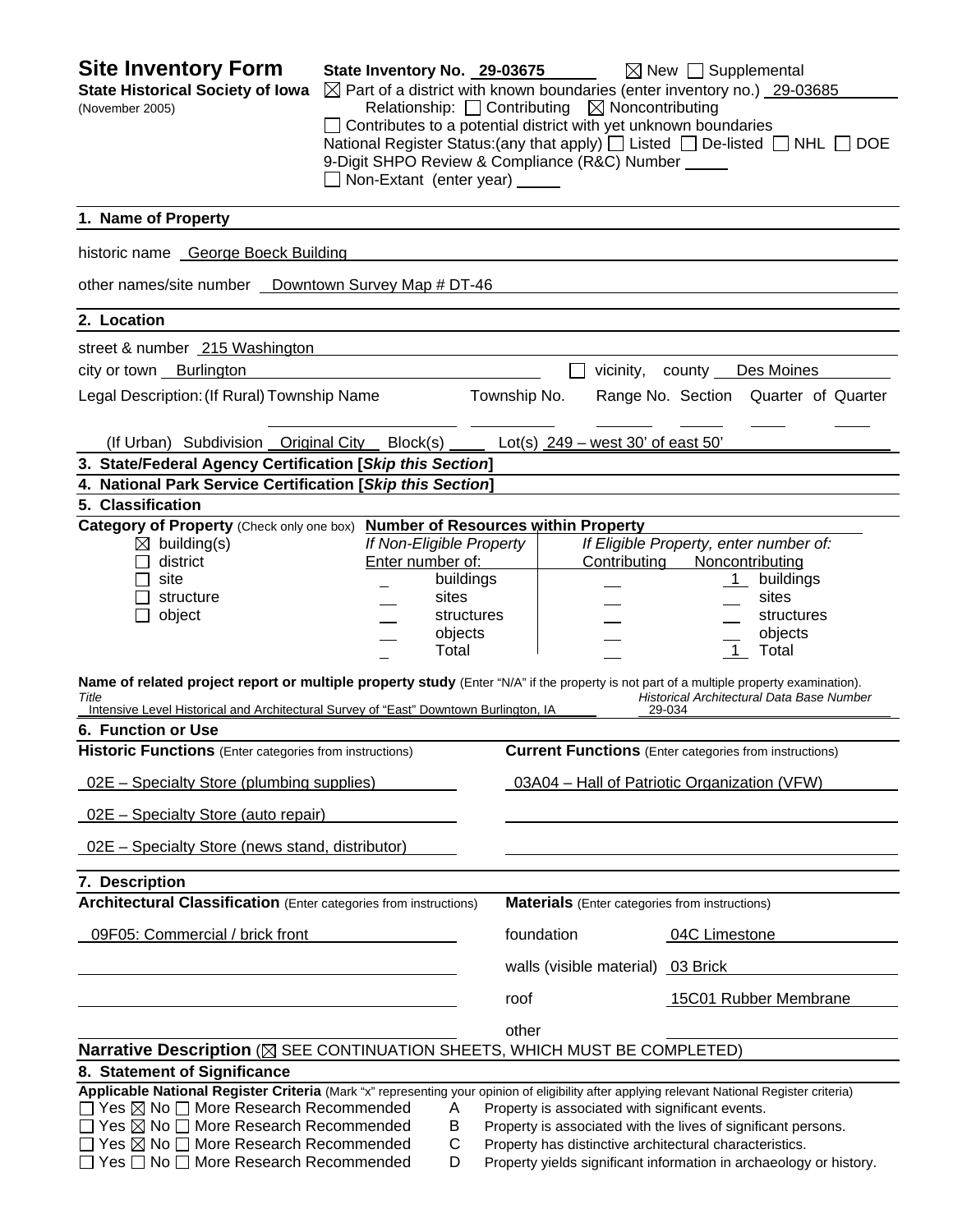| County<br>Des Moines<br>Address 215 Washington                                                                                                                                                                                                                                                                                                                                                                                                                                                                                                                                                                                                                                                                                                                                                                                                                                                                                                                                                                                                                                                                                                                                                                                                                                                                                                                                                                                                                                                                                                                                                                                                                                                                                      | Site Number 29-03675                         |
|-------------------------------------------------------------------------------------------------------------------------------------------------------------------------------------------------------------------------------------------------------------------------------------------------------------------------------------------------------------------------------------------------------------------------------------------------------------------------------------------------------------------------------------------------------------------------------------------------------------------------------------------------------------------------------------------------------------------------------------------------------------------------------------------------------------------------------------------------------------------------------------------------------------------------------------------------------------------------------------------------------------------------------------------------------------------------------------------------------------------------------------------------------------------------------------------------------------------------------------------------------------------------------------------------------------------------------------------------------------------------------------------------------------------------------------------------------------------------------------------------------------------------------------------------------------------------------------------------------------------------------------------------------------------------------------------------------------------------------------|----------------------------------------------|
| City<br><b>Burlington</b>                                                                                                                                                                                                                                                                                                                                                                                                                                                                                                                                                                                                                                                                                                                                                                                                                                                                                                                                                                                                                                                                                                                                                                                                                                                                                                                                                                                                                                                                                                                                                                                                                                                                                                           |                                              |
| <b>Criteria Considerations</b><br>$\Box$ A Owned by a religious institution or used<br>$\Box$ E A reconstructed building, object, or structure.<br>for religious purposes.<br>$\Box$ F A commemorative property.<br>B Removed from its original location.<br>□ G Less than 50 years of age or achieved significance within the past<br>C A birthplace or grave.<br>50 years.<br>D A cemetery                                                                                                                                                                                                                                                                                                                                                                                                                                                                                                                                                                                                                                                                                                                                                                                                                                                                                                                                                                                                                                                                                                                                                                                                                                                                                                                                        |                                              |
| Areas of Significance (Enter categories from instructions)<br><b>Significant Dates</b><br>Construction date<br>1875<br>Other dates, including renovation<br>1989                                                                                                                                                                                                                                                                                                                                                                                                                                                                                                                                                                                                                                                                                                                                                                                                                                                                                                                                                                                                                                                                                                                                                                                                                                                                                                                                                                                                                                                                                                                                                                    | $\boxtimes$ check if circa or estimated date |
| <b>Architect/Builder</b><br><b>Significant Person</b><br>(Complete if National Register Criterion B is marked above)<br>Architect                                                                                                                                                                                                                                                                                                                                                                                                                                                                                                                                                                                                                                                                                                                                                                                                                                                                                                                                                                                                                                                                                                                                                                                                                                                                                                                                                                                                                                                                                                                                                                                                   |                                              |
| <b>Builder</b>                                                                                                                                                                                                                                                                                                                                                                                                                                                                                                                                                                                                                                                                                                                                                                                                                                                                                                                                                                                                                                                                                                                                                                                                                                                                                                                                                                                                                                                                                                                                                                                                                                                                                                                      |                                              |
| George Boeck<br>Narrative Statement of Significance ( $\boxtimes$ SEE CONTINUATION SHEETS, WHICH MUST BE COMPLETED)                                                                                                                                                                                                                                                                                                                                                                                                                                                                                                                                                                                                                                                                                                                                                                                                                                                                                                                                                                                                                                                                                                                                                                                                                                                                                                                                                                                                                                                                                                                                                                                                                 |                                              |
| 9. Major Bibliographical References                                                                                                                                                                                                                                                                                                                                                                                                                                                                                                                                                                                                                                                                                                                                                                                                                                                                                                                                                                                                                                                                                                                                                                                                                                                                                                                                                                                                                                                                                                                                                                                                                                                                                                 |                                              |
| Bibliography $\boxtimes$ See continuation sheet for citations of the books, articles, and other sources used in preparing this form                                                                                                                                                                                                                                                                                                                                                                                                                                                                                                                                                                                                                                                                                                                                                                                                                                                                                                                                                                                                                                                                                                                                                                                                                                                                                                                                                                                                                                                                                                                                                                                                 |                                              |
| 10. Geographic Data                                                                                                                                                                                                                                                                                                                                                                                                                                                                                                                                                                                                                                                                                                                                                                                                                                                                                                                                                                                                                                                                                                                                                                                                                                                                                                                                                                                                                                                                                                                                                                                                                                                                                                                 |                                              |
| <b>UTM References (OPTIONAL)</b>                                                                                                                                                                                                                                                                                                                                                                                                                                                                                                                                                                                                                                                                                                                                                                                                                                                                                                                                                                                                                                                                                                                                                                                                                                                                                                                                                                                                                                                                                                                                                                                                                                                                                                    |                                              |
| Zone<br>Easting<br>Northing<br>Zone<br>Easting<br>$\overline{2}$<br>1                                                                                                                                                                                                                                                                                                                                                                                                                                                                                                                                                                                                                                                                                                                                                                                                                                                                                                                                                                                                                                                                                                                                                                                                                                                                                                                                                                                                                                                                                                                                                                                                                                                               | Northing                                     |
| 3<br>4                                                                                                                                                                                                                                                                                                                                                                                                                                                                                                                                                                                                                                                                                                                                                                                                                                                                                                                                                                                                                                                                                                                                                                                                                                                                                                                                                                                                                                                                                                                                                                                                                                                                                                                              |                                              |
| See continuation sheet for additional UTM references or comments                                                                                                                                                                                                                                                                                                                                                                                                                                                                                                                                                                                                                                                                                                                                                                                                                                                                                                                                                                                                                                                                                                                                                                                                                                                                                                                                                                                                                                                                                                                                                                                                                                                                    |                                              |
| 11. Form Prepared By                                                                                                                                                                                                                                                                                                                                                                                                                                                                                                                                                                                                                                                                                                                                                                                                                                                                                                                                                                                                                                                                                                                                                                                                                                                                                                                                                                                                                                                                                                                                                                                                                                                                                                                |                                              |
|                                                                                                                                                                                                                                                                                                                                                                                                                                                                                                                                                                                                                                                                                                                                                                                                                                                                                                                                                                                                                                                                                                                                                                                                                                                                                                                                                                                                                                                                                                                                                                                                                                                                                                                                     |                                              |
| name/title Hal Morton, commission member                                                                                                                                                                                                                                                                                                                                                                                                                                                                                                                                                                                                                                                                                                                                                                                                                                                                                                                                                                                                                                                                                                                                                                                                                                                                                                                                                                                                                                                                                                                                                                                                                                                                                            | Rebecca L. McCarley, consultant, Davenport   |
| organization Burlington Historic Preservation Commission                                                                                                                                                                                                                                                                                                                                                                                                                                                                                                                                                                                                                                                                                                                                                                                                                                                                                                                                                                                                                                                                                                                                                                                                                                                                                                                                                                                                                                                                                                                                                                                                                                                                            | date __ November 30, 2012                    |
| street & number<br>City Hall, 400 Washington Street                                                                                                                                                                                                                                                                                                                                                                                                                                                                                                                                                                                                                                                                                                                                                                                                                                                                                                                                                                                                                                                                                                                                                                                                                                                                                                                                                                                                                                                                                                                                                                                                                                                                                 | telephone 319-753-8158                       |
| <b>Burlington</b><br>city or town                                                                                                                                                                                                                                                                                                                                                                                                                                                                                                                                                                                                                                                                                                                                                                                                                                                                                                                                                                                                                                                                                                                                                                                                                                                                                                                                                                                                                                                                                                                                                                                                                                                                                                   | state lowa zip code 52601                    |
| ADDITIONAL DOCUMENTATION (Submit the following items with the completed form)                                                                                                                                                                                                                                                                                                                                                                                                                                                                                                                                                                                                                                                                                                                                                                                                                                                                                                                                                                                                                                                                                                                                                                                                                                                                                                                                                                                                                                                                                                                                                                                                                                                       |                                              |
| <b>FOR ALL PROPERTIES</b><br>Map: showing the property's location in a town/city or township.<br>1.<br>Site plan: showing position of buildings and structures on the site in relation to public road(s).<br>2.<br>Photographs: representative black and white photos. If the photos are taken as part of a survey for which the Society is to be<br>3.<br>curator of the negatives or color slides, a photo/catalog sheet needs to be included with the negatives/slides and the following<br>needs to be provided below on this particular inventory site:<br>Roll/slide sheet #<br>Frame/slot #<br>Date Taken<br>Roll/slide sheet #<br>Date Taken<br>Frame/slot #<br>Roll/slide sheet #<br>Frame/slot #<br>Date Taken<br>See continuation sheet or attached photo & slide catalog sheet for list of photo roll or slide entries.<br>$\boxtimes$ Photos/illustrations without negatives are also in this site inventory file.<br>FOR CERTAIN KINDS OF PROPERTIES, INCLUDE THE FOLLOWING AS WELL<br>Farmstead & District: (List of structures and buildings, known or estimated year built, and contributing or noncontributing status)<br>1.<br>2.<br>Barn:<br>A sketch of the frame/truss configuration in the form of drawing a typical middle bent of the barn.<br>а.<br>A photograph of the loft showing the frame configuration along one side.<br>b.<br>A sketch floor plan of the interior space arrangements along with the barn's exterior dimensions in feet.<br>c.<br>State Historic Preservation Office (SHPO) Use Only Below This Line<br>Concur with above survey opinion on National Register eligibility: $\Box$ Yes $\Box$ No<br>This is a locally designated property or part of a locally designated district. | More Research Recommended                    |
| Comments:                                                                                                                                                                                                                                                                                                                                                                                                                                                                                                                                                                                                                                                                                                                                                                                                                                                                                                                                                                                                                                                                                                                                                                                                                                                                                                                                                                                                                                                                                                                                                                                                                                                                                                                           |                                              |
| Evaluated by (name/title):                                                                                                                                                                                                                                                                                                                                                                                                                                                                                                                                                                                                                                                                                                                                                                                                                                                                                                                                                                                                                                                                                                                                                                                                                                                                                                                                                                                                                                                                                                                                                                                                                                                                                                          | Date:                                        |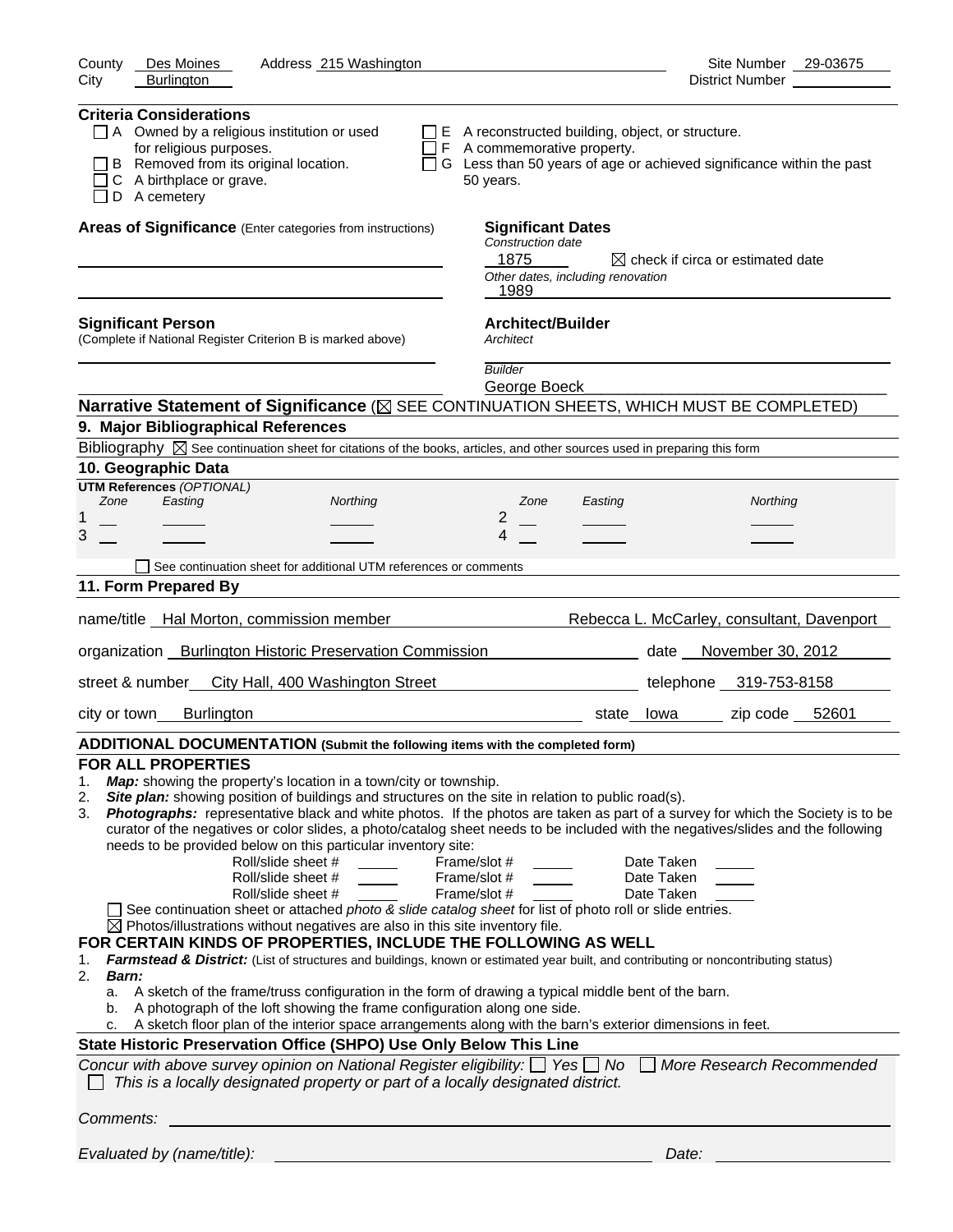Page 1

| <b>George Boeck Building</b> | Des Moines |
|------------------------------|------------|
| Name of Property             | County     |
| 215 Washington               | Burlington |
| Address                      | City       |

### **7. Narrative Description**

This was originally constructed as a three-story brick commercial storefront building, with a limestone foundation. The top two stories were removed in 1989, with the sandstone sill course apparently retained and a new brick parapet built on top. The building faces Washington to the north. The storefront retains a historic decorative cast iron column on the east corner. The two-foot tall base of a similar, but narrower, cast iron column protrudes from the sided façade just west of the recessed front entry, and an upper section of this column seems to be visible in a 1980s photograph. There is currently no evidence of an iron column at the west corner of the storefront, with a brick pilaster at this corner. The original storefront was probably first replaced in 1915 when the building found new use as an auto dealership and then automotive repair shop. This may have entailed removal of earlier iron columns spaced on either side of the entry. The current storefront was installed while Newsland & Wholesale distributors were in the building from 1951 before demolition of the top stories in 1989. The current storefront consists of vertical car siding, a horizontal band of fixed aluminum framed windows, and a fixed awning spanning the entire front. The front door is recessed about 3 feet into the building and just off-center to the west.

The only other side of the building exposed is the east side, which originally abutted another building. It is now painted stucco over brick and has a single door near the rear/south corner. According to the current manager (of VFW Post 10102), there is still an automotive elevator in the basement in the rear southwest corner. Based on Sanborn maps, the elevator was installed between 1900 and 1931, presumably when the first auto dealer moved in – The Iowa Haynes Motor Car Co. in 1915.

#### **8. Narrative Statement of Significance**

The George Boeck Building was originally a three-story brick building that was reduced to one story in 1989. With this significant alteration, it does not retain historic integrity from an earlier period. Thus, while it falls within the boundary for the potential Downtown Commercial Historic District, it would be counted as a non-contributing building within the district.

An under-documented narrative of this building in the Burlington Public Library vertical files on general buildings states that George Boeck, pork packer and dealer, moved his butcher shop from this location to a new building on North 5<sup>th</sup> Street in 1875 and constructed the current building at 215 Washington around the same time as an investment. Sanborn maps show that the building at 215 Washington was three stories in height from 1886 through 1952. Current research using City Directories, Des Moines County Courthouse records, and Burlington newspapers of that decade has verified that Mr. Boeck and his successors owned the property at 215-217 Washington from 1869 to 1957, and that his bucher shop was at this address until it moved in 1875. No additional documentation was found to verify whether a new building was constructed between 1875 and 1879, but it seems plausible since the address sat vacant for that entire time. The first occupant after this point, according to City Directory, was Joseph Drach, merchant tailor and restorer of plumes & fancy goods, in 1879. By 1884, he had relocated to South Main Street. The building was then occupied by Henry Ewinger, steam plumber and gas fitter from 1884 through 1899. In addition to plumbing supplies and services, the Sanborn maps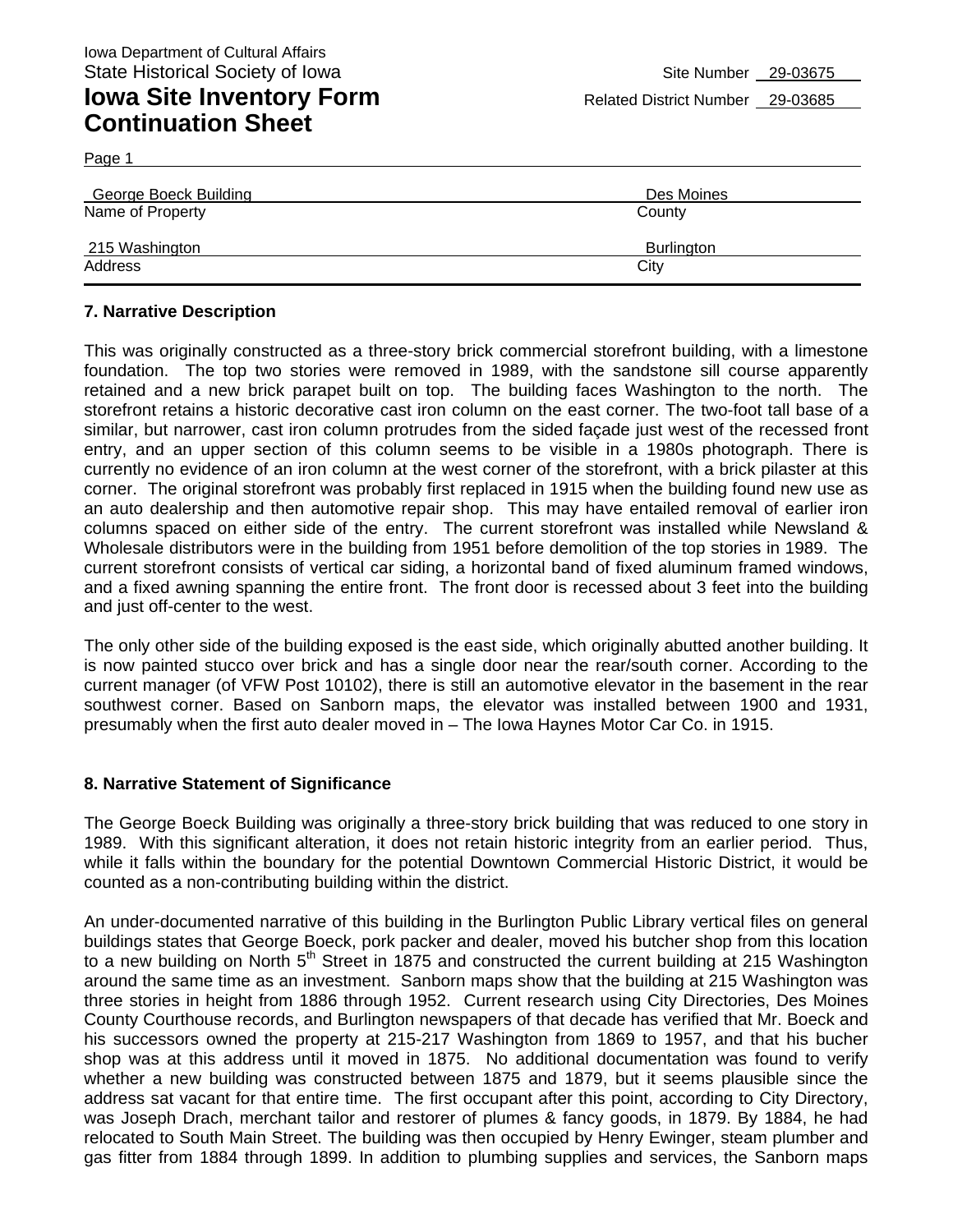Page 2

| <b>George Boeck Building</b> | Des Moines |
|------------------------------|------------|
| Name of Property             | County     |
| 215 Washington               | Burlington |
| Address                      | City       |

indicated sales and showroom of bath tubs as well. By 1900, Ewinger relocated to 313 North 3<sup>rd</sup> Street. No listing was identified for 215 Washington in the 1900 city directory.

By the 1902 city directory, the building was used by Gardner & Gould wholesale confectioners – a new candy manufacturer. E.T. Gardner and E.C. Gould formed the Gardner & Gould Candy Co. in 1900, and then moved into the building at the northeast corner of S. 3<sup>rd</sup> Street and Elm on March 1904, which had been remodeled and re-equipped to suit their needs ("Gardner & Gould"*, The Burlington Hawk Eye Gazette,* March 24, 1906; Antrobus 1915: 347-48). They would grow into a major regional manufacturer until its acquisition by Fresh Pak Candy Co. of Moline in 1957.

From 1906 through 1912, the building served as home for Keehn-Haffner Manufacturing Co., printers. By 1910, Joseph Haffner and Martin H. Baumgartner took over the business from John Haffner & Joseph Keehn, and the name was changed to Riverside Printing Co., and by 1913 the company relocated to 108 North Main Street.

By 1916, the building entered a new phase of commercial enterprise – automotive sales and repair. The Iowa Haynes Motor Car Co. was the first automotive venture here, with a dealership in the building from 1916-1919. This company was succeeded in business by Warming Motor Co., distributors of Haynes, Nash, Cole Eight & Republic Trucks around 1920. Several automotive enterprises were listed in City Directory over the next several years, including Warming Motor Co. (1922), A & E Motor Co. (1924), Triangle Auto Supply (1926), Rent-a-Car Service (1928), and Paul R. Haas auto repair (1930- 1935). Bee Line Serv Auto Repair was in this building from 1937-1945.

The next phase of commercial enterprise in this building started in 1951, when Newsland & Wholesale Distributors moved in. While Newsland was a retail business in newspapers, magazines and books, the distribution business (same principal owners) included at various times, magazines, periodicals, paperback books, toys, games and greeting cards. Lewis B. and Jean G. Wallbridge, part-owners of Wholesale Distributors, purchased the property in 1957. During much of this time, Newsland and Wholesale Distributors had numerous other outlets in southern Iowa, western Illinois and northern Missouri. The top two stories were removed in 1989 by Justine Sandell, then owner of Newsland. Newsland closed in the late 1990s.

Veterans of Foreign Wars Post 10102 bought this now one-story property in 1998 and has operated in this building ever since.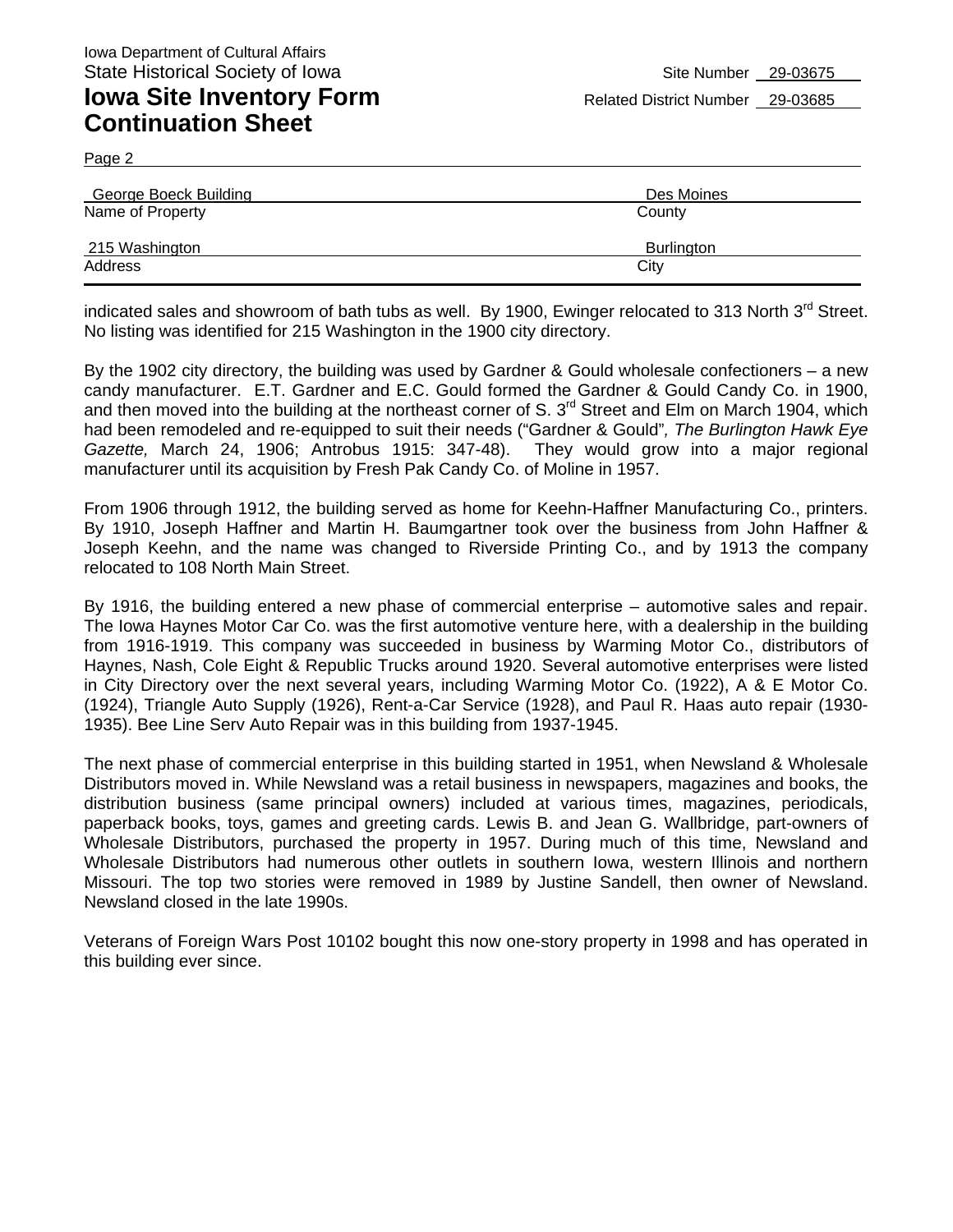Page 3

| <b>George Boeck Building</b> | Des Moines |
|------------------------------|------------|
| Name of Property             | County     |
| 215 Washington               | Burlington |
| Address                      | City       |

#### **9. Major Bibliographical References**

Antrobus, A.T. *History of Des Moines County Iowa and Its People.* Chicago, IL: S.J. Clarke Publishing Company, 1915.

*Biographical Review of Des Moines County, Iowa.* Chicago: Hobart Publishing Company, 1905.

City Directories, Burlington, Iowa, various dates. On microfiche at the Burlington Public Library

Deed records, per transfer books at Des Moines County Auditor's Office.

Downtown Partners, Inc., a Division of the Greater Burlington Partnership, Burlington, Iowa. Collection of collected historic photographs of downtown Burlington.

Newspapers, various titles and editions. Particular special editions utilized: *Burlington Evening Gazette,* March 24, 1906 *Daily Hawk-Eye Gazette,* September 2, 1938 *Burlington Hawk-Eye Gazette,* August 4, 1942 *Burlington Hawk-Eye,* July 10, 1962 *Burlington Hawk-Eye,* July 4, 1976

*Perspective Map of the City of Burlington, IA.* Milwaukee, WI: American Publishing Co., 1889.

*Portrait and Biographical Album of Des Moines County, Iowa.* Chicago: Acme Publishing Company, 1888.

Sanborn Map Company. "Burlington, Iowa," Fire Insurance Maps. New York: Sanborn Map Company, 1886, 1892, 1900, 1931, 1952.

Vertical files. Files on business/industry as well as individual businesses. Burlington Public Library, Burlington, Iowa.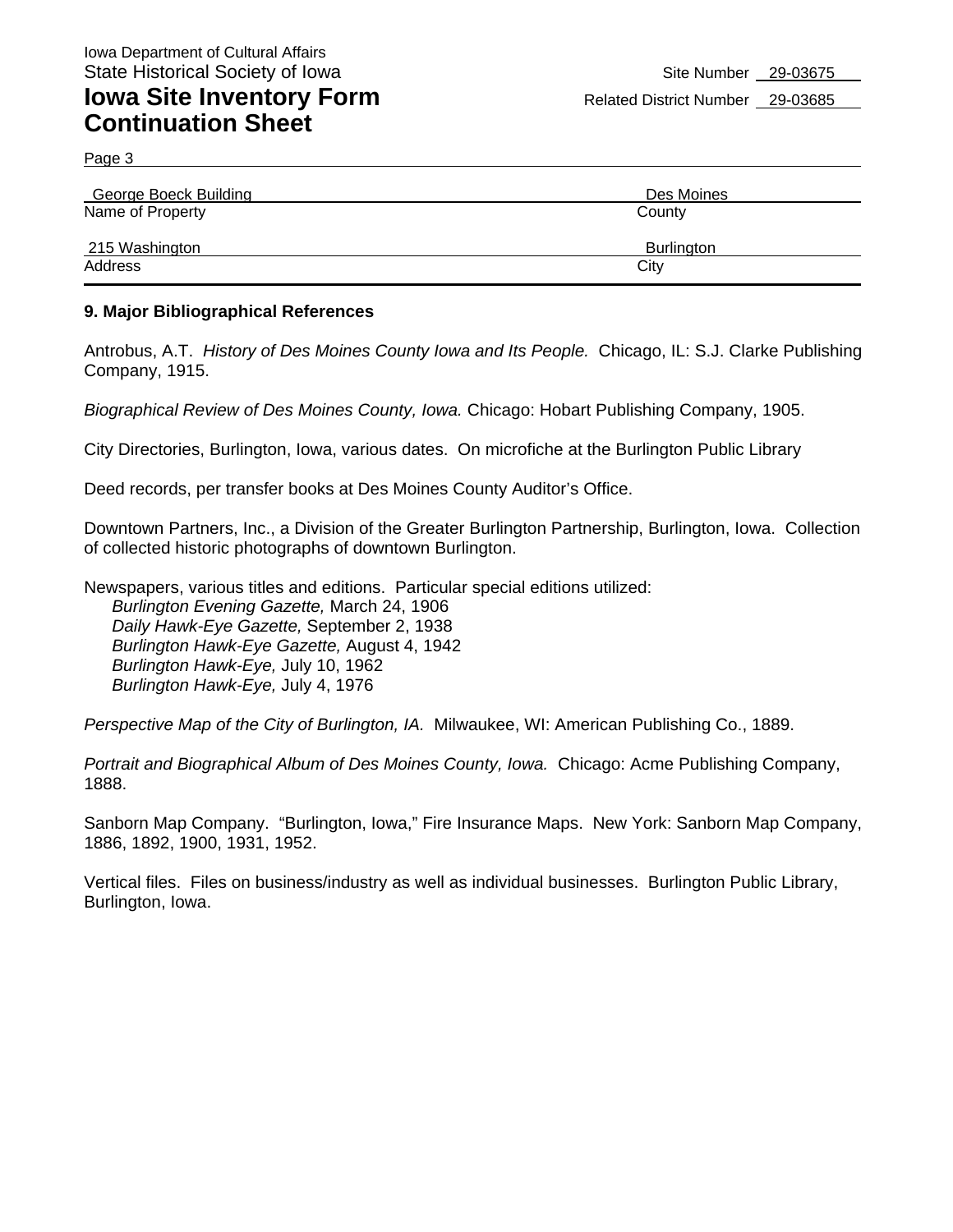Page 4

| <b>George Boeck Building</b> | Des Moines |
|------------------------------|------------|
| Name of Property             | County     |
| 215 Washington               | Burlington |
| Address                      | City       |

### **Location map**



*Base aerial photography by Aerial Services Inc for Des Moines County GIS Commission, March 2010.*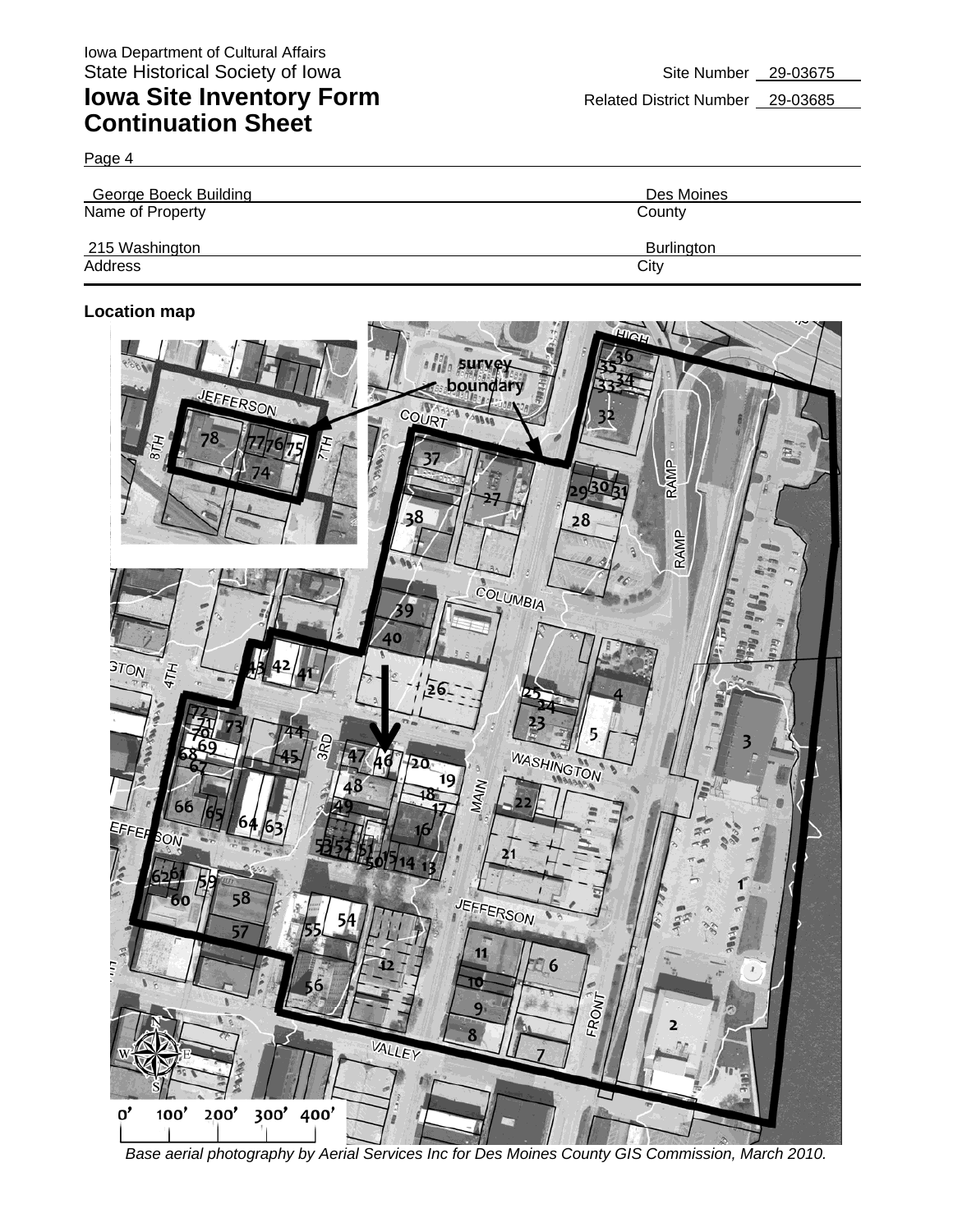Page 5

## **Iowa Site Inventory Form** Related District Number 29-03685 **Continuation Sheet**

| <b>George Boeck Building</b> | Des Moines |
|------------------------------|------------|
| Name of Property             | County     |
| 215 Washington               | Burlington |
| Address                      | City       |

### **Building plan (from assessor's website)**

|    | 20' HI | 30     |  |
|----|--------|--------|--|
|    |        |        |  |
|    |        | BLDG1  |  |
| 60 |        | [1800] |  |
|    |        |        |  |
|    |        |        |  |
|    |        |        |  |
|    |        |        |  |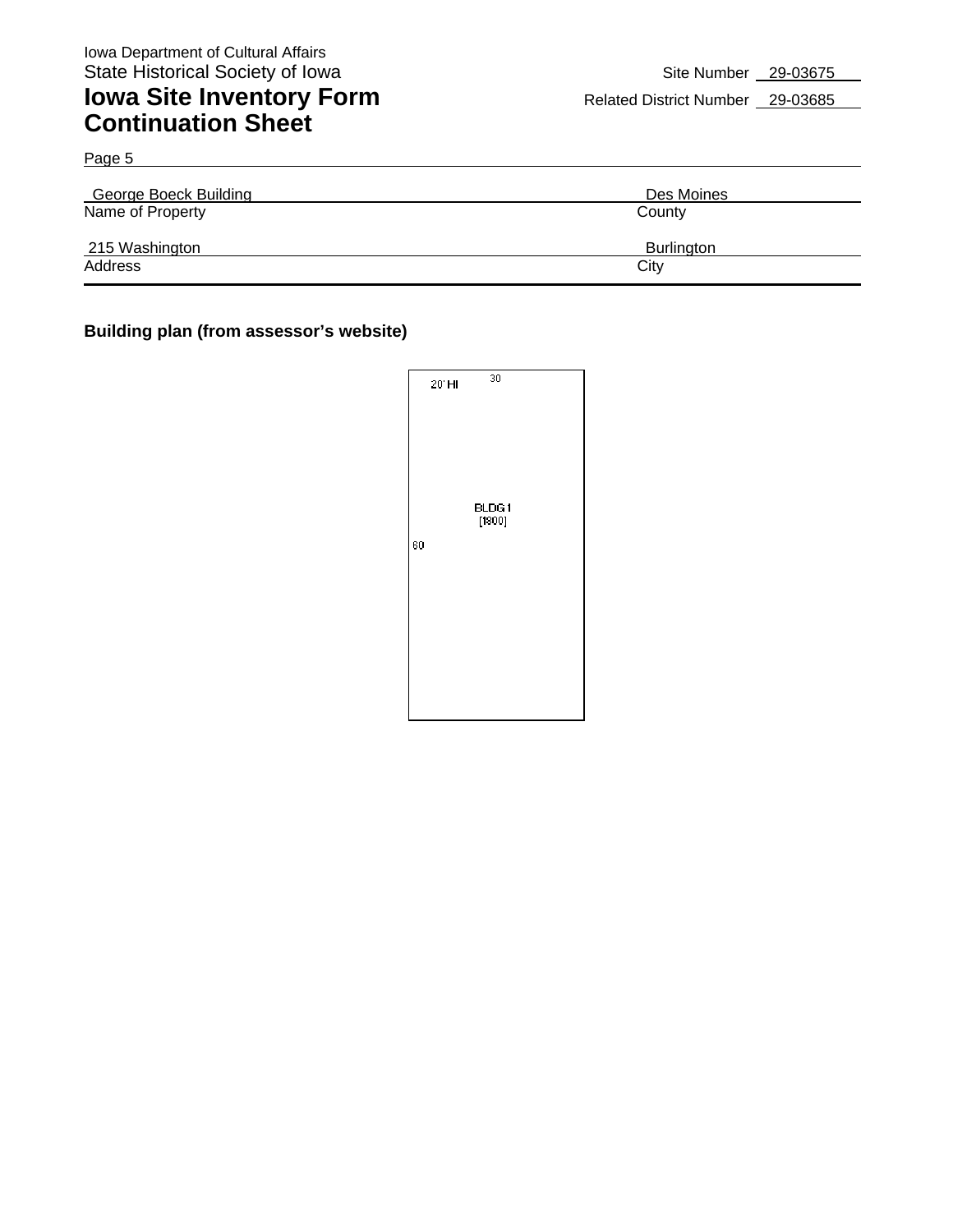| r | $20 - 03685$ |  |
|---|--------------|--|

| <b>George Boeck Building</b> | Des Moines |
|------------------------------|------------|
| Name of Property             | County     |
| 215 Washington               | Burlington |
| Address                      | City       |

### **Historic images**

Page 6



**Building at 215 Washington in 1980s (Downtown Partners collection)**